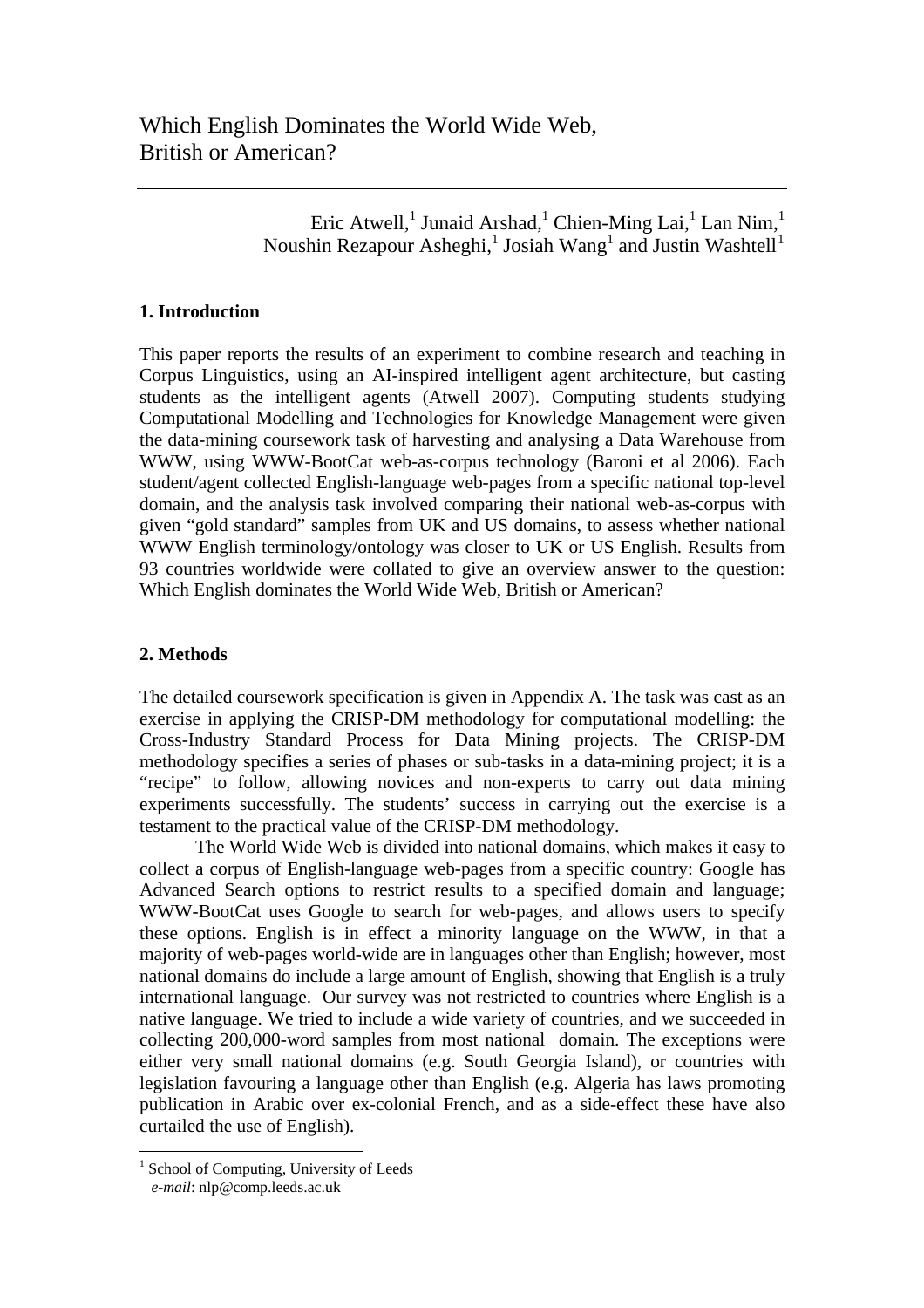Having collected their national English sub-corpus, each agent (student) had to decide whether it was closer to British or American English. Corpus Linguists on the CORPORA email discussion list forewarned us that the task would not be straightforward: many examples of "American" spellings are found in the British National Corpus, so we might have problems with the man-in-the-street assumption that these are two distinct varieties of English. As the students were substituting for AI intelligent agents (and as they were Computing rather than Linguistics students), they could not apply sophisticated linguistic knowledge to the problem. Instead, each student/agent used simple computable measures to compare their national web-ascorpus with given "gold standard" samples from UK and US domains.

 The comparison methods included examining Log-Likelihood profiles and averages comparing word-frequencies in domain ,UK and US corpora; counting occurrences of selected words known to have different UK/US spellings (eg color/colour); counting occurrences of concepts realised by different UK/US words (eg fawcet/tap). Analysis was only at the lexical level: we had no means of comparing syntax or looking for characteristically UK v US grammar.

 This exercise produced a detailed country-by-country analysis of the results from nearly a hundred student/agents, a large collection of national reports documenting the relative dominance of the two main varieties of English across the World Wide Web. However, although this exercise produced a large volume of "results", it was still difficult to see patterns emerging. As a follow-up exercise, Masters students on the Computational Modelling class were asked to collate and compare results across a group of countries in a single geographical or political region, to produce overviews of English in the region. Students could base their regional overview on the results gathered in the first exercise, though some chose to collate and analyse their own web-as-corpus data afresh. Each regional report was to be written as a research journal paper, targeted at a journal specific to the region. Appendix B shows the detailed specification for this follow-up exercise.

## **3. Results**

The following are summaries of papers written by Masters students:

## **3.1 Analysis of English used in a web corpus from the Middle East (Junaid Arshad)**

The web is huge, free and easily accessible to everyone. It contains billions of words of text and can easily be used for the study of linguistics. Language scientists are becoming increasingly interested in using this rich data source. This study involves the use of the rich data source of the World Wide Web as the core database for our analysis. In this study we present the collection and analysis of data from a subset of World Wide Web i.e. sample WWW texts from the country level domains of the Middle East. The aim of this study is to show that web can be used as a data source for the study of linguistic and analyse the English used in the websites of the Middle East and decide whether the English used in these websites is closer to British English or American English. To achieve this objective the popular data mining approach of CRISP-DM has been used. We collected English web-as-corpus samples from nine Middle East countries, and compared each with Gold Standard English web-as-corpus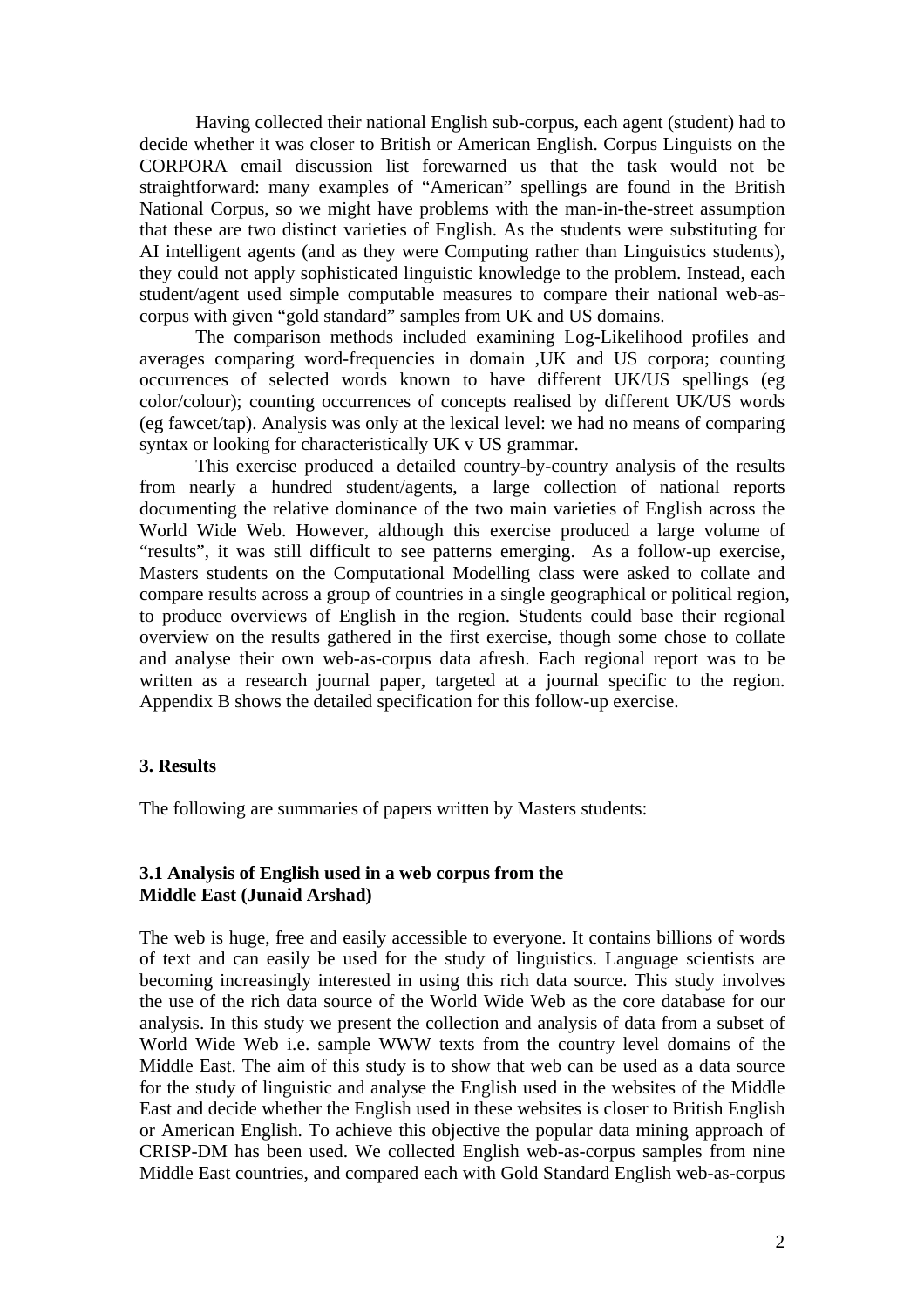samples from UK and US domains, using various comparison methods such as Log-Likelihood frequency profiles. We found that Jordan and Egypt English corpora were closer to UK than US English; English websites in Saudi Arabia, Lebanon, Israel, Kuwait, and Bahrain were more similar to US English than UK English; and UEA and Iran English websites contained a mix of UK and US English, with neither dominant. Our study has resulted in the conclusion that the English used in the web resources of the Middle East is more closely related to American English than British English.

## **3.2 Studying Influences of British English and American English on World Wide Web in Southeast Asia by Applying Web as Corpus (Chien-Ming Lai)**

In this paper, a study of the English texts used in countries in Southeast Asia is presented. The objective is to decide whether the English words used in the chosen country in the region is closer to British English or American English. Computational techniques are applied to collect the materials used in the study from the World Wide Web (WWW). The countries studied were Indonesia, Malaysia, Philippines, Singapore, Thailand and Vietnam. Among these countries, only Philippines and Singapore recognize English as official language, but English is widely used in the other countries. Three analysis works that are similarity comparison, nation-specific terms study and Log-Likelihood comparison are performed to investigate the differences. From the results of the analysis works, the English texts used in most of the chosen countries in the Southeast Asia are closer to the American English. The nation-specific English terms in each country and patterns of the terms are identified, and lists of the specific terms are presented with further discussion as well.

## **3.3 The Dominant English Type within the World Wide Web Domains of France and its Former Colonies (Lan Nim)**

The stark contrast between British and American English can be seen in many books, journals or on the internet. Most countries have their own domain on the World Wide Web (WWW), making it possible to examine which variety of English is preferred in a given national WWW domain, even in countries with a national language other than English. This paper investigates whether the English used in the WWW domains of France (.fr) and its former colonies of Vietnam (.vn), Laos (.ln), Mauritius (.mu) and Senegal (.sn) is dominated by British English, American English or neither?

 The decision was taken to make use of the CRISP-DM methodology and Bootcat Corpus Tool because of its ease of use to build a corpus and its ability to process the data quickly. The results were analyzed and formulas were deployed to calculate that British English is more dominant overall in Francophone domains compared to American English. However, some local variation was observed: American English is more widespread in Vietnam, probably due to American political influence after the end of French colonization; and, more surprisingly, American English seems more prevalent than British English in the .FR domain of France.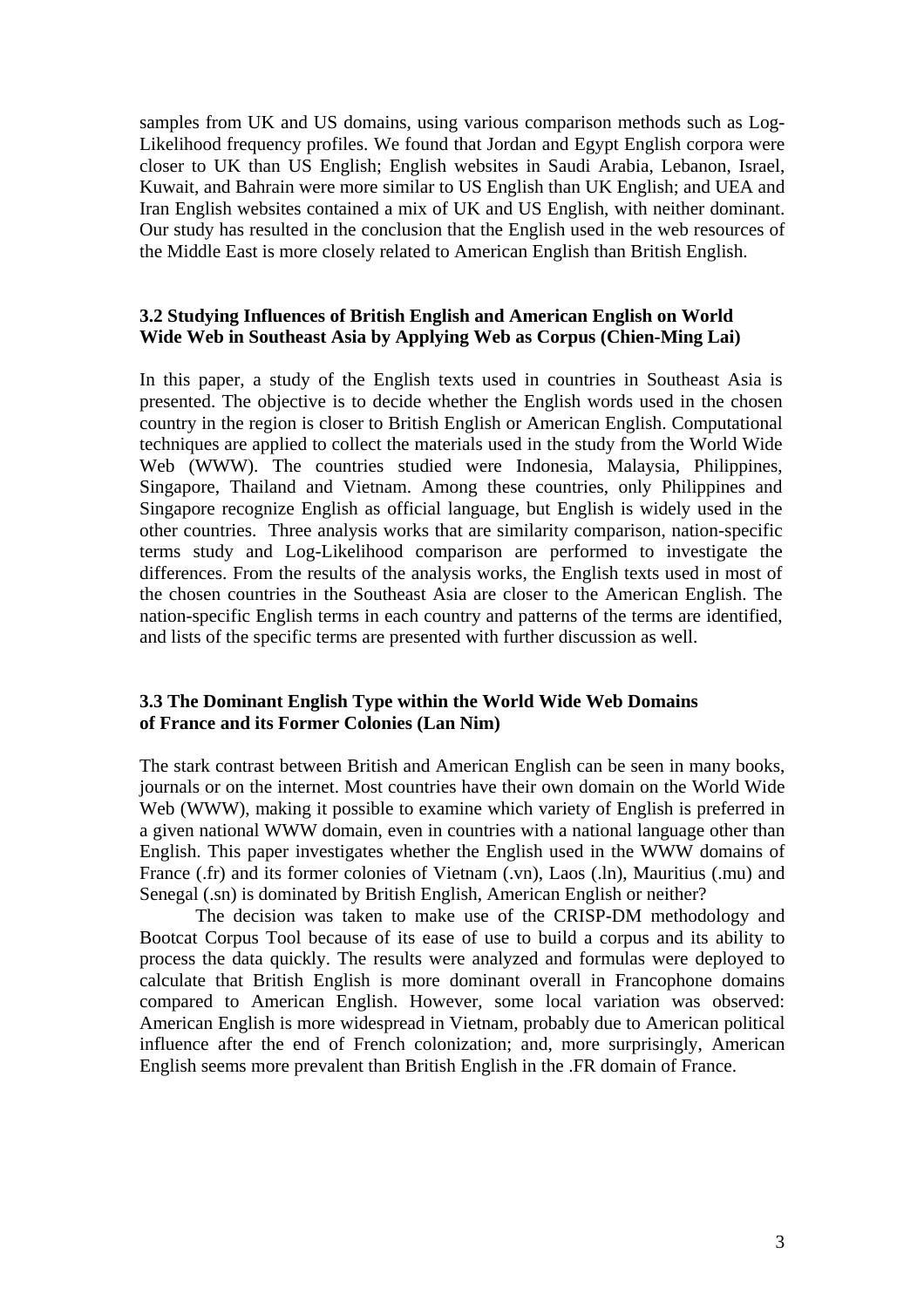# **3.4 Which English dominates the World Wide Web in countries where English is a native language: British or American? (Noushin Rezapour Asheghi)**

The aim of this paper is to discover whether the English used on web-sites in countries where English is native language is closer to British English or American English. According to Melchers and Shaw classification of countries by domain of English use, in Australia, New Zealand, Canada, Ireland, South Africa and the Caribbean all the public and private interaction takes place in English for the majority of the population. Using web as corpus approach has increasingly been used to collect text dataset in recent years. In this paper, texts in URLs in domains of each of these countries which represent their English have been the data-source to build a corpus. The idea is to provide evidence showing whether each corpus is closer to British English or American English. The CRISP-DM methodology has been used to derive knowledge from these datasets and then the results of the analysis are presented.

The techniques which have been used in this paper are Log-Likelihood value and the frequency comparison of words spelt differently in British and American English. The results from first technique in modelling phase indicate that English used in Australian, South African and Irish web sites are closer to British English and text in New Zealand, Jamaican and Canadian web sites are more similar to American English. However, there is not a great difference between the results of comparing these corpora with British and American English.

The results of the second method do not completely match the results of the first technique in New Zealand domain. Although, the first approach of comparing New Zealand corpus with British and American corpora shows that this corpus is closer to American English, the result of second method indicates that British spelling is used predominantly in New Zealand domain.

# **3.5 Dominance of British and American English on the World Wide Web in Malaysia, Singapore and Brunei (Josiah Wang)**

This paper discusses the rivalry between British and American English on the World Wide Web, primarily in three countries: Malaysia, Singapore and Brunei. We first provide a brief overview of these countries in terms of their geographical placement, their history as British post-colonial countries, and their usage of English. We then proceed to examine the dominance of British or American English on the Internet in these countries. The Web is used as a corpus to determine whether English text on Malaysian, Singaporean and Bruneian web-sites are closer to British or American English. As a comparison, we have also included three other neighbouring countries in this study: Indonesia, Papua New Guinea and the Philippines. Random datasets are collected to represent English texts from each of these countries. These texts are compared with English corpora from U.K. and U.S. web-pages. The corpora are compared using three methods: (1) determining overlapping word frequencies, (2) determining common words, and (3) examining significant words with log-likelihood statistics. The results from this comparison are used to gauge whether the influence of British or American English in these countries extends to the Internet.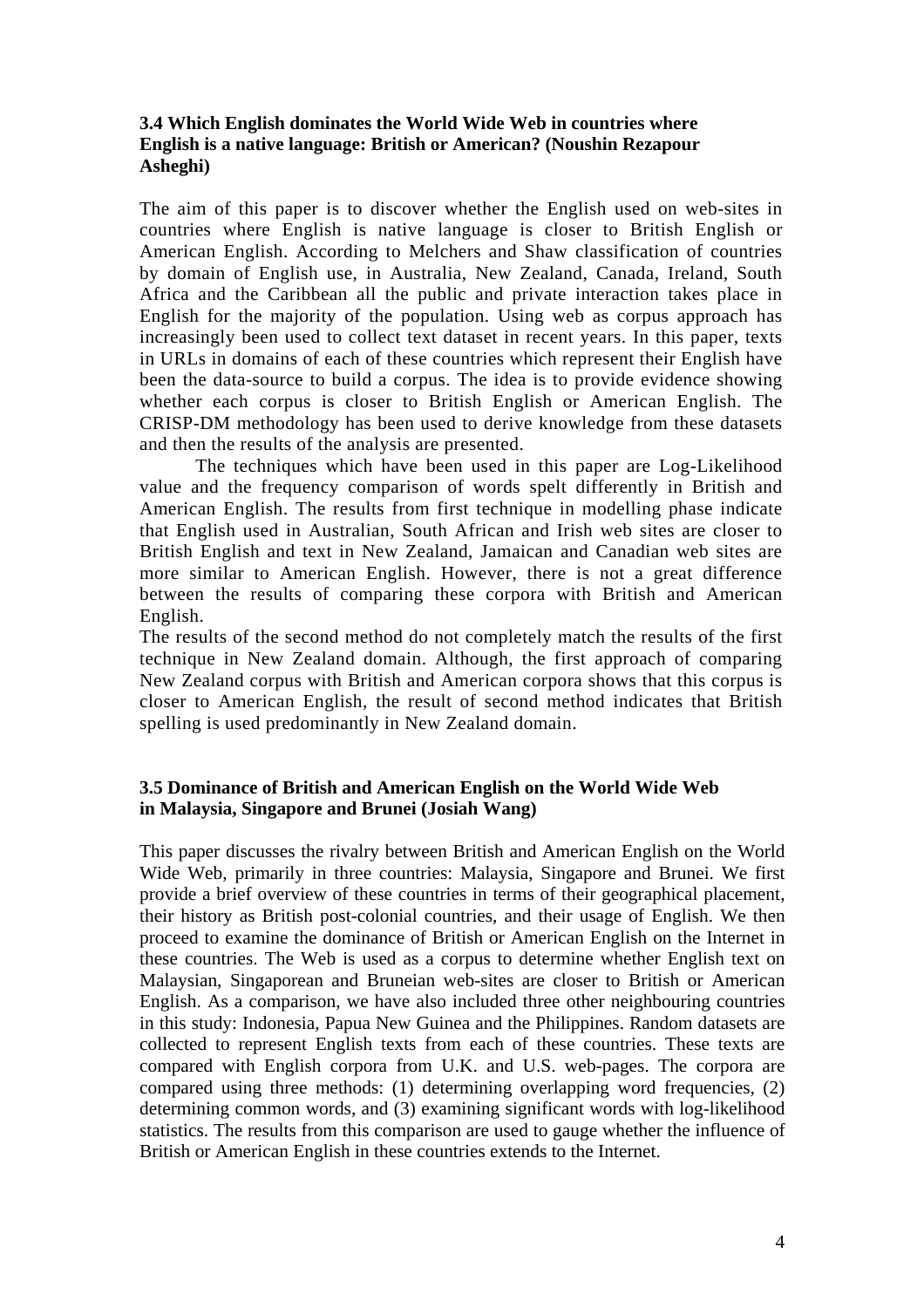Our results are consistent with our hypothesis; Former British colonies like Malaysia, Singapore and Brunei still favour British English on the World Wide Web. In addition, Indonesia and Papua New Guinea which are indirectly influenced by British English (i.e. through the Netherlands and Australia) also tend to lean towards British English. The Philippines on the other hand still continue to exhibit America's influence with their preference to American English on the Internet.

## **3.6 The Polynesian influence on English in the World Wide Web of Pacific island nations (Justin Washtell)**

This study analyses the effect of indigenous Polynesian languages upon the balance of a core of function (non-lexical) words in sample English web corpora taken from Polynesian island nation domains. Sample corpora are captured from a selection of New Zealand, Cook Islands and French Polynesian websites. These corpora are compared to those recovered from .uk and .us domains and significant grammatical differences are identified. Noted differences are compared with those found between a French corpus from France and one captured from French Polynesian websites using an identical technique. The findings are used to assess the theory that identified influences stem from a Polynesian influence upon European languages use, as opposed to being manifestations of some arbitrary large-scale geographic variation in English usage.

## **4. Conclusions**

At the outset, we expected American English to dominate the WWW: computing generally has been American-led; and multinational companies with national branches might be expected to base their English-language pages on American "originals". We were pleasantly surprised to find that UK English is holding its own on the WWW, and even preferred over US English in many domains and most larger regions except for North and South America.

 However, we also had an unforeseen finding: that often it was difficult to see any clear preference for British or American English, at least on the basis of the straightforward computational metrics available. Although intuitively there does seem to be a clear difference between the two varieties, in practice this actually affects only a very small proportion of words in web-pages. The most noticeable difference between British and American English is in pronunciation, which of course is not apparent in web-pages.

 We hope to run a similar exercise for next year's classes. However, we need to find an alternative research question to investigate, with clearer metrics, which we can hope to answer more clearly. It seems that neither British nor American English is overwhelmingly dominant on the World Wide Web.

## **References**

Atwell, Eric. Combinatory Hybrid Elementary Analysis of Text. Submitted to Corpus Linguistics 2007.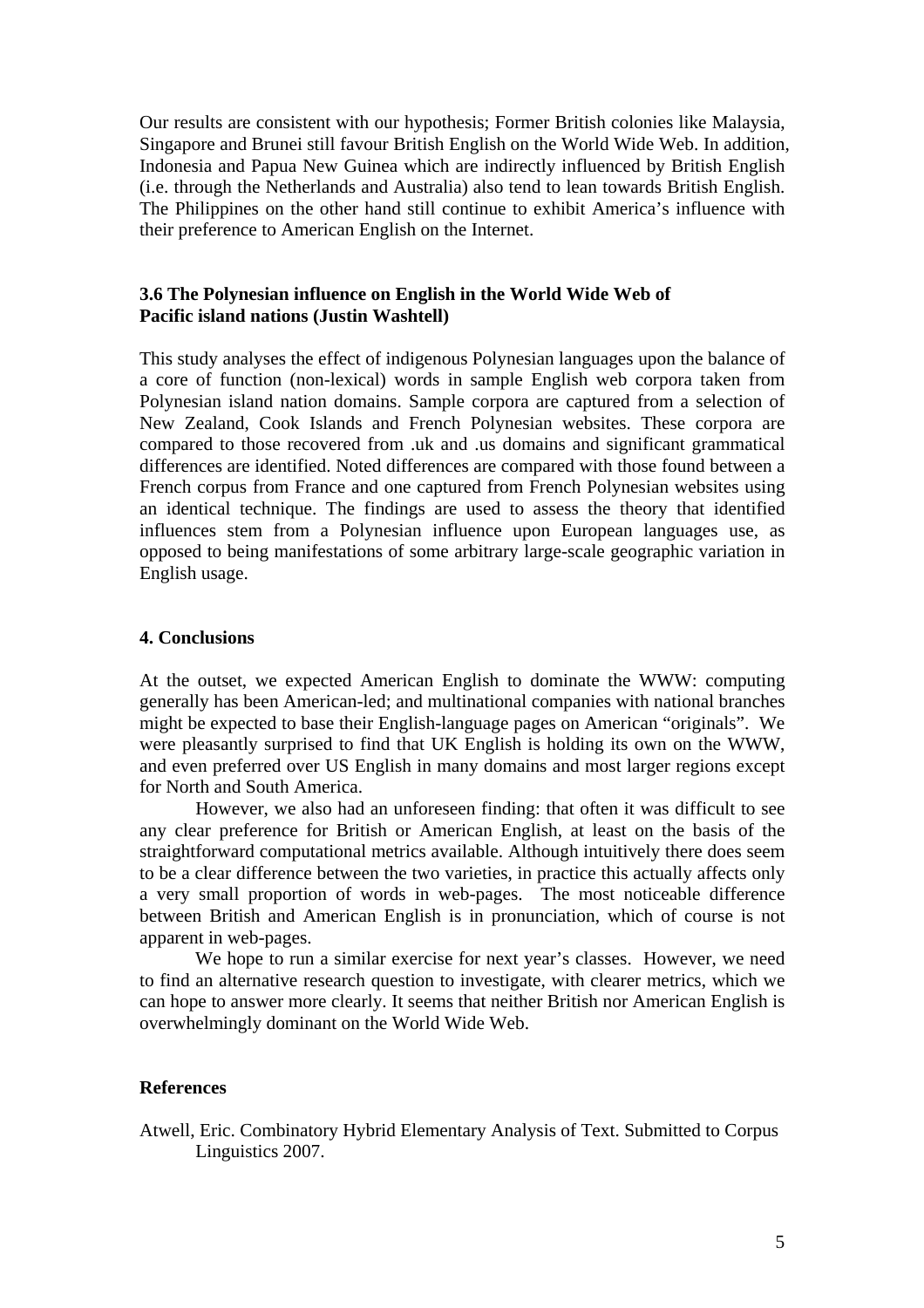Baroni, Marco; Kilgarriff, Adam; Pomikalek, Jan; Rychly, Pavel. *WebBootCaT: instant domain-specific corpora to support human translators.* In Proceedings of EAMT 2006 - 11th Annual Conference of the European Association for Machine Translation*.* 2006.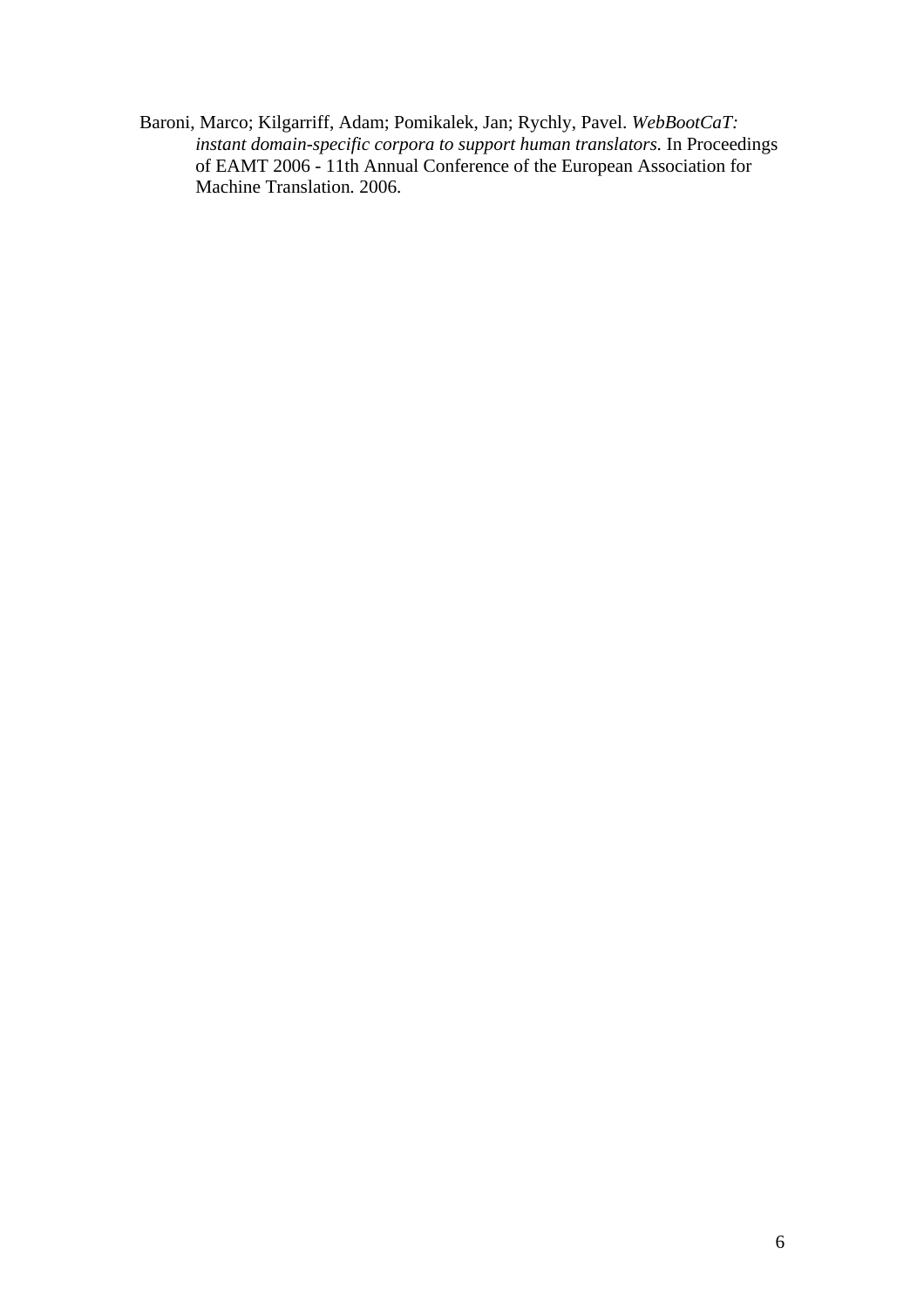# **Appendix A: Computational Modelling first coursework assignment (lecturer: Eric Atwell, School of Computing, University of Leeds)**

#### **Which English dominates the World Wide Web: British or American?**

This assignment involves the collection and analysis of data from your chosen domain or subset of the World Wide Web. Your aim is to decide whether the English used in that domain is closer to British English or American English (or neither), and to find English terminology specific to your chosen domain. You should choose a national WWW domain; collect and cleanse part of a "data warehouse" or representative offline dataset; analyse the dataset to identify significant terms specific to and/or characteristic of this domain; and produce a report on your task including a description of your methods and results. This exercise will give you practical experience of applying the CRISP-DM methodology; your report should include a section for each of the CRISP-DM stages.

The term "domain" is ambiguous: a "domain" can mean a general subject area; but WWW URLs are generally divided into "domains" corresponding to administrative units, at top level mainly national domains, see http://en.wikipedia.org/wiki/List\_of\_Internet\_TLDs For example, URLs ending **.uk** are websites in the United Kingdom, and English text on these websites represents British English; URLs ending **.us** are websites in the United States of America, and English text on these websites represents American English; URLs ending **.gm** are in the Gambia, and English text on these websites represents Gambian English, which may be similar to British or American English, and/or it may use some terms which differ from British and/or American English. For this assignment, you will use the URL sense of "domain", as this makes it easy to identify and collect web-pages from a given domain. You must choose a national "Top Level Domain", and claim this by emailing eric@comp.leeds.ac.uk . Each student must investigate a different domain, so that the class as a whole will cover a wide range.

**Do not choose .uk or .us –** these domains will be used in examples shown in lectures, and I will provide .uk and .usa datasets as **gold standards** against which you can compare and contrast your own domain data. Also, **do not choose .com, .edu, .org, .tv, .eu** or similar domains which are NOT national domains, as they are not restricted to one national variety of English. You should choose a domain where English is one of the native languages, or where English is widely learnt and used as a second or foreign language; this probably includes most countries of the world.

The CRISP-DM methodology is designed for data mining consultants providing a service for a client or customer. For this coursework exercise, you are the consultant. I represent the client: ICE, the International Corpus of English research consortium. For over 10 years, ICE has been trying to collect texts representing different national varieties of English, to use in comparisons with British and American English, and to identify specialised national terminology and other language features. So far they have only managed to collect text datasets or **corpuses** for a few national Englishes, because collecting texts by traditional means is slow and expensive. ICE is interested in trying to use the **web as corpus** approach instead of collecting traditional documents. Your consultancy report will show ICE whether and how the WWW can be used as a data-source to compare national varieties of English, and to identify domain-specific English terms.

You are to apply the CRISP-DM methodology to this knowledge management task:

- **Business Understanding** involves analysis of the aims of the "client", represented here by myself: the client wants to see how domain-specific WWW texts can be collected and used, to compare with British and American corpuses, and to identify terms specific to a national variety of English.
- **Data Understanding** includes collecting, describing and exploring the data for your domain. To collect the data, you can use a web-search engine such as Google or Yahoo, restricting the search to English-language pages; or existing web-as-corpus tools made available by Kilgarriff (SketchEngine), Pomikálek (WWWBootCat),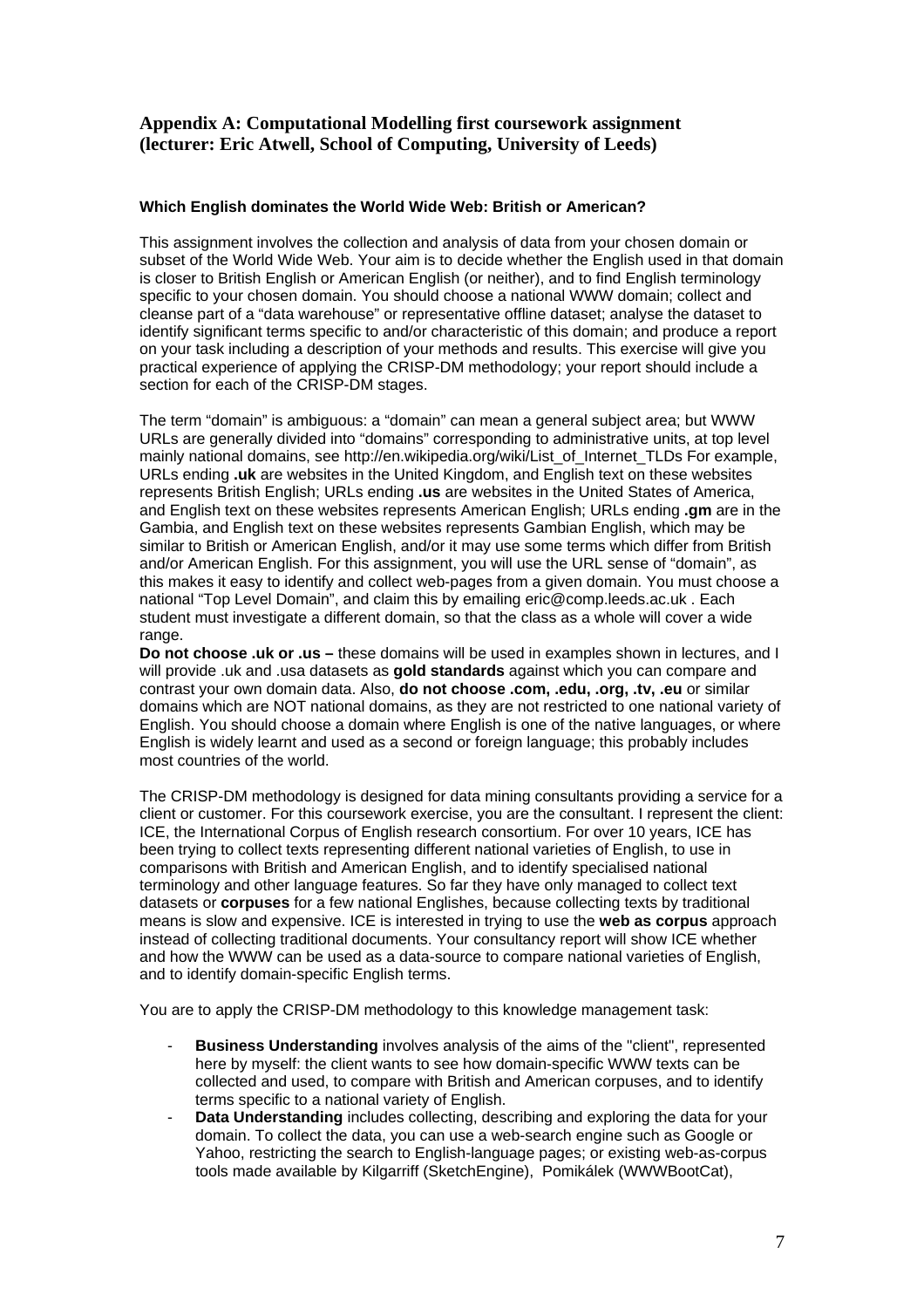Roberts (Java JBootCat), Baroni (Perl BootCat), RDUES (WebCorp), Bernhard (Python WebCorpusBuilder), or Sharoff (Internet Corpus Query engine); or build your own software on top of Google/Yahoo API. You will need to register your own Google API key to use any systems which accees Google API, eg BootCat, WWW-BootCat etc. You should aim to collect a corpus of at least 200,000 words of English text representing your domain (and you should also record the source URLs)

- Data Preparation includes cleansing and "filtering" the websites, to extract the English text. Some web as corpus tools like Bootcat and SketchEngine include features to do this for you; for an additional challenge, you could code this yourself in Python or Java.
- **Modelling** is the Computational Modelling core of this exercise. A language model encapsulates characteristics of the language to be modelled. It involves analysis of your corpus to identify significant similarities and differences between your corpus and the .**uk** and .**us** gold standards. You need to gather evidence showing whether your corpus is "closer" to the .uk or the .usa sample; or maybe it is significantly different from both, if you find terms which are significantly common in your corpus, but not in British or American English as represented in the corpora provided. This can be done simply by examining and comparing frequent-word lists for the three corpora, and noting differences; or by using text analysis tools such as those provided with WebBootCat; or you may implement your own comparison tools.
- **Evaluation** includes assessment of the results with respect to business understanding: have you found evidence to reach a conclusion, and can you suggest explanations for the differences you have found?
- **Deployment** in this exercise involves writing a final report of the exercise. It includes reporting on all of the previous stages. You should also review the process you have gone through, and consider whether and how your approach could be improved

#### DELIVERABLES

Work through the CRISP-DM methodology, recording your work on each stage.

Write a short report entitled " **Which English dominates the World Wide Web in XX: British or American? (or neither?)**" (no longer than 6 pages; replace **XX** with your chosen domain). Your report format must conform to the NIPS2005 formatting instructions specified in http://www.comp.leeds.ac.uk/db32/documents/format.rtf - however note that your page limit is 6 pages, not 8 as required for NIPS2005. An example of a report formatted according to this template is my "CHEAT" approach to the MorphoChallenge2005 contest, see http://www.comp.leeds.ac.uk/db32/documents/cheat.doc The easiest way to ensure your report meets these formatting guidelines is to "cut out" the existing content from one of these two examples, and replace with your own content. In the report, include a subsection for each of the stages in the CRISP-DM guidelines, reporting how you approached each stage; sections need not all be the same length (eg the Business Understanding section should be concise), and you may decide to merge Data Understanding and Data Preparation as they are interlinked:

Business Understanding: what you think your client wants from this exercise

Data Understanding and Preparation: data sources and software tools you used, or developed yourself

Modelling: techniques/tools used for comparisons, and results, eg what types of correlations and/or domain-specific terms you found; **please include a summary of results which could be cut and pasted into a Research Report collating all results into an overview of the whole WWW, jointly authored by lecturer and students.**

Evaluation: whether the exercise was a success; and other knowledge you discovered about the dataset

Deployment: review of the exercise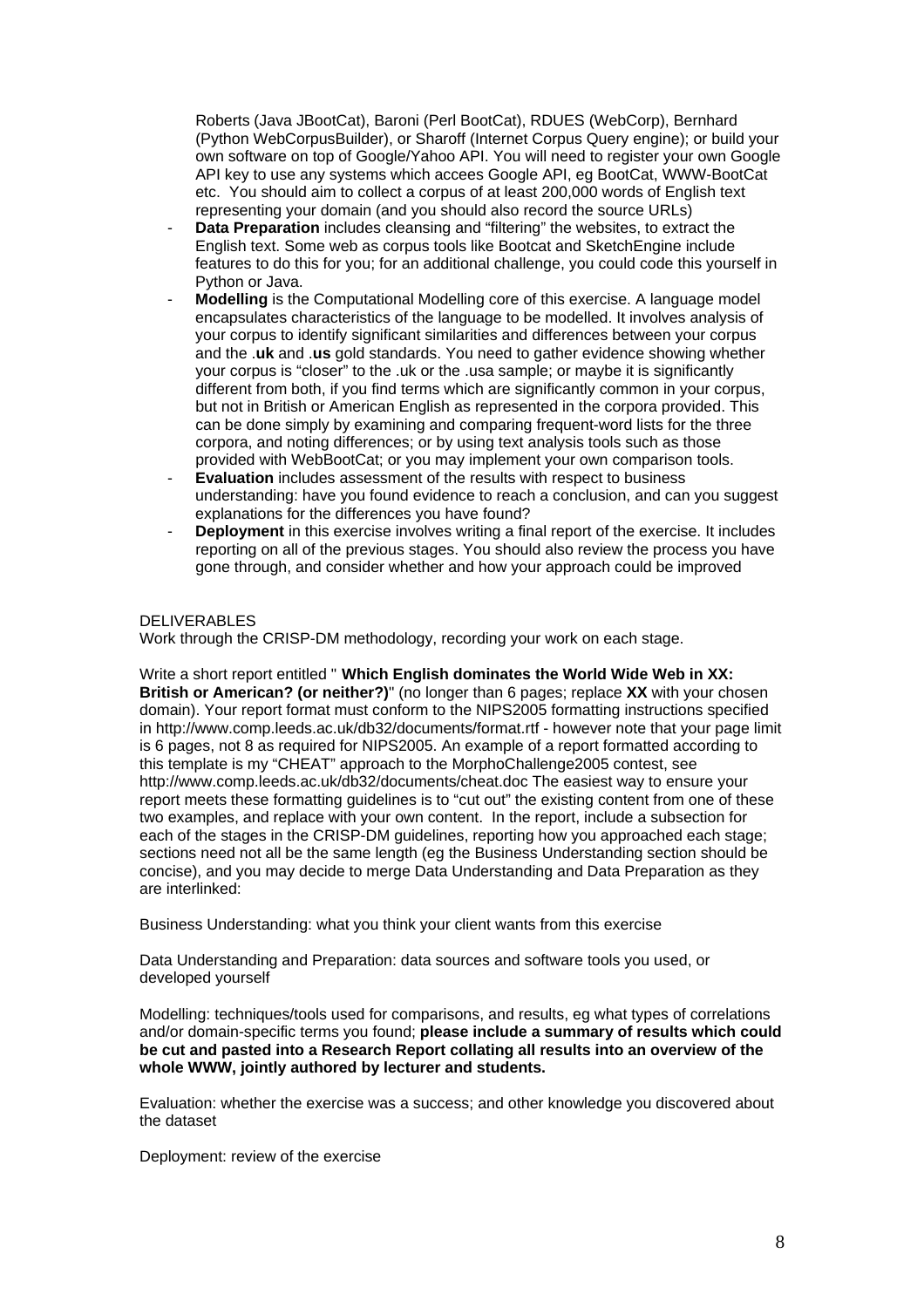Remember to attach the report to a standard Header sheet with your name etc; and submit via CSO coursework letter-box. **ALSO** submit an email (from your mailbox at comp.leeds.ac.uk or leeds.ac.uk, **not** an external account I cannot identify) to eric@comp.leeds.ac.uk with attachments: (i) your report.doc (MS-Word doc file), (ii) your corpus (linux text file), (iii) complete wordlist extracted from the corpus (linux text file), (iv) list of source URLs (linux text file, one URL per line). **NOTE**: only the Report should be in MS-Word format; all the other files must be plain text, viewable with linux text-editors eg vi or vim.

**Marking scheme:** Your report will be graded using the standard Informatics MSc Report Marking Form, see http://www.comp.leeds.ac.uk/db32/documents/report\_mark\_sheet.doc

**This cw contributes 30% of your overall CMD grade.**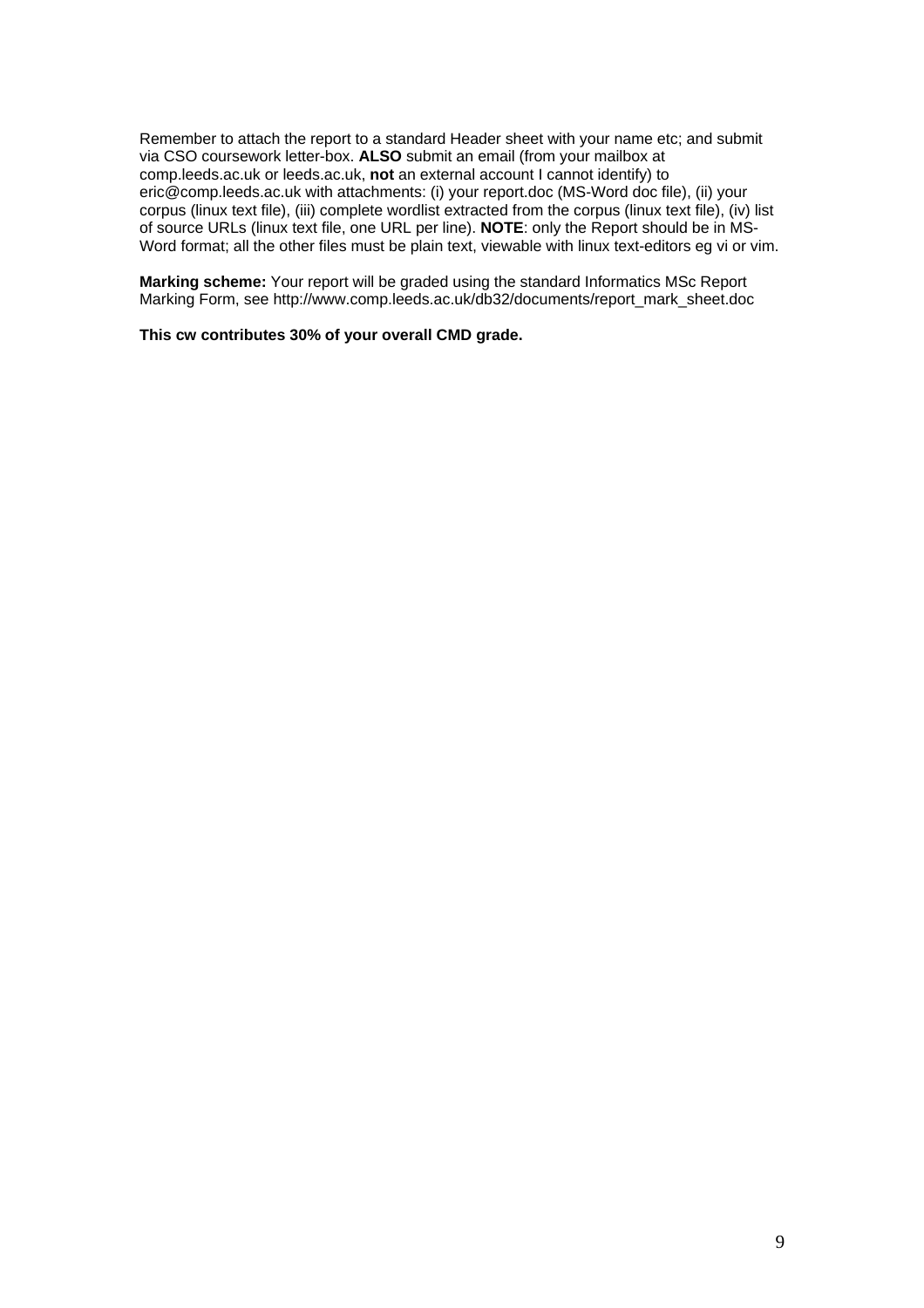#### **Useful resources:**

Atwell E. 2006. CMD Learning and Teaching Resources on Computational Modelling http://www.comp.leeds.ac.uk/cmd/

Atwell E. 2006. DB32 Learning and Teaching Resources on Technologies for Knowledge Management http://www.comp.leeds.ac.uk/db32/

Atwell E and Roberts A. 2006.Combinatory Hybrid Elementary Analysis of Text. MorphoChallenge2005 Workshop proceedings, Venice. http://www.comp.leeds.ac.uk/db32/documents/cheat.doc

Baroni M and Bernardini S. 2004. BootCaT: Bootstrapping corpora and terms from the web. Proceedings of LREC 2004, Lisbon. http://sslmit.unibo.it/~baroni/publications/lrec2004/bootcat\_lrec\_2004.pdf

Baroni M. 2005. BootCaT: Perl Utilities to Bootstrap Corpora and Terms from the Web: http://sslmit.unibo.it/~baroni/bootcat.html

Baroni M et al. 2006. Wacky website for Web-as-Corpus kool ynitiative: http://wacky.sslmit.unibo.it/

Bernhard D. 2006. Python Web Corpus Builder. http://www.comp.leeds.ac.uk/db32/cw/web\_corpus\_builder/README

Bernhard D. 2005. Term Clouds demo website: http://www-timc.imag.fr/Delphine.Bernhard/index.php?rub=3&subrub=termclouds&lang=en

Chapman P, Clinton J, Kerber R, Khabaza T, Reinartz T, Shearer C and Wirth R. 2000. CRISP-DM step-by-step data mining guide http://www.crisp-dm.org/CRISPWP-0800.pdf

Hippocampus D. 2005. Formatting Instructions for NIPS\*2005 (template for db32cw reports). http://www.comp.leeds.ac.uk/db32/documents/format.rtf

Kilgarriff A. 2006. SketchEngine http://www.sketchengine.co.uk/

Nelson G. 2006. ICE: International Corpus of English website http://www.ucl.ac.uk/englishusage/ice/

Pomikálek J. 2006. BootCaT WWW version: http://corpora.fi.muni.cz/bootcat/

RDUES. 2005. WebCorp website: advanced search: http://www.webcorp.org.uk/wcadvanced.html publications: http://www.webcorp.org.uk/publications.html

Roberts A. 2006 JBootCat http://www.andy-roberts.net/software/jbootcat/index.html Also registered with Google: http://code.google.com/p/jbootcat/

Sharoff S. 2006. A query to Internet corpora: website: http://corpus.leeds.ac.uk/internet.html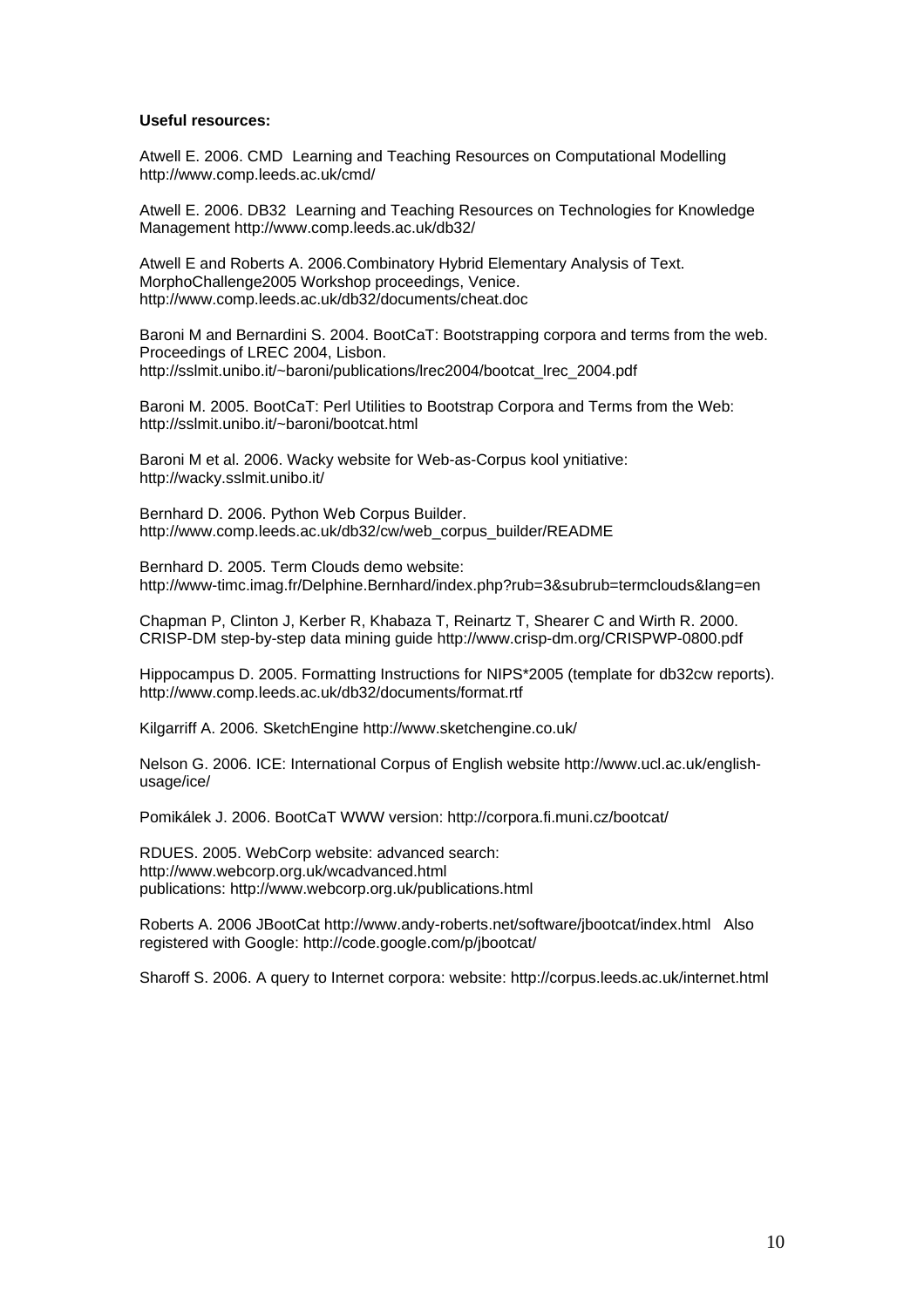#### **Appendix B: Computational Modelling second coursework assignment (lecturer: Eric Atwell, School of Computing, University of Leeds)**

#### **Explaining your computational modelling to an interdisciplinary audience**

Your previous CMD coursework assignment was an exercise in computational modelling of data from a specific World Wide Web national domain of your choice, to address the question: "Which English dominates the World Wide Web in your national domain: British or American?" I asked you to conform to the standard CRISP-DM structure and sections in your Report, as this standard is widely used and understood in computational data modelling and data mining research.

A challenge for Computing students and researchers working on interdisciplinary projects is how to communicate and report on their work in a way that is accessible to others with different backgrounds. For example, Cognitive Systems researchers may have to describe their work to psychologists, philosophers and linguists; Health Informatics researchers have to explain their computational modelling to health and medical practitioners; Bioinformatics researchers have to report on their implementations and results in a way which biologists will appreciate.

For your final CMD coursework, I want you to gain experience of writing for an interdisciplinary readership. Your challenge is to write a paper to submit to an interdisciplinary journal, reporting on your coursework2 findings for your chosen national domain, extending these to include comparative results from several other students for other countries in the region. For example, if you studied English in the Sudan, you could report on English in Africa by comparing your results to those of students studying other African countries; or if you studied the English of the Cook Islands, your report could compare your results to findings for other Pacific Rim domains; or if you studied the English in Iranian websites, you could compare this to English used in other nearby countries such as Kuwait, India, Russia. You should aim to compare your results with several others; I don't want to set strict limits on how many other countries but I would expect to see between three and ten other countries compared.

Your first step is to choose a journal which might publish a paper including your domain, for example a journal dealing with language and cultural studies in a region, or variation in English, or applications of computational modelling in computing/ web technologies/ computing education etc, or even an Information Systems or Informatics journal which publishes papers on interdisciplinary applications; for example, visit the Library and browse (literally!) current journals to see what sort of topics are covered eg in the Languages section; or else search for online websites for relevant journals, eg:

English Today http://journals.cambridge.org/action/displayJournal?jid=ENG

European Journal of American Culture http://www.intellectbooks.co.uk/journals.appx.php?issn=14660407

International Journal of Asian Studies http://journals.cambridge.org/action/displayJournal?jid=ASI

International Journal of Middle East Studies http://journals.cambridge.org/action/displayJournal?jid=MES

Journal of Arab & Muslim Media Research http://www.intellectbooks.co.uk/journals.php?issn=17519411

Journal of Latin American Studies http://journals.cambridge.org/action/displayJournal?jid=LAS

Journal of Modern African Studies http://journals.cambridge.org/action/displayJournal?jid=MOA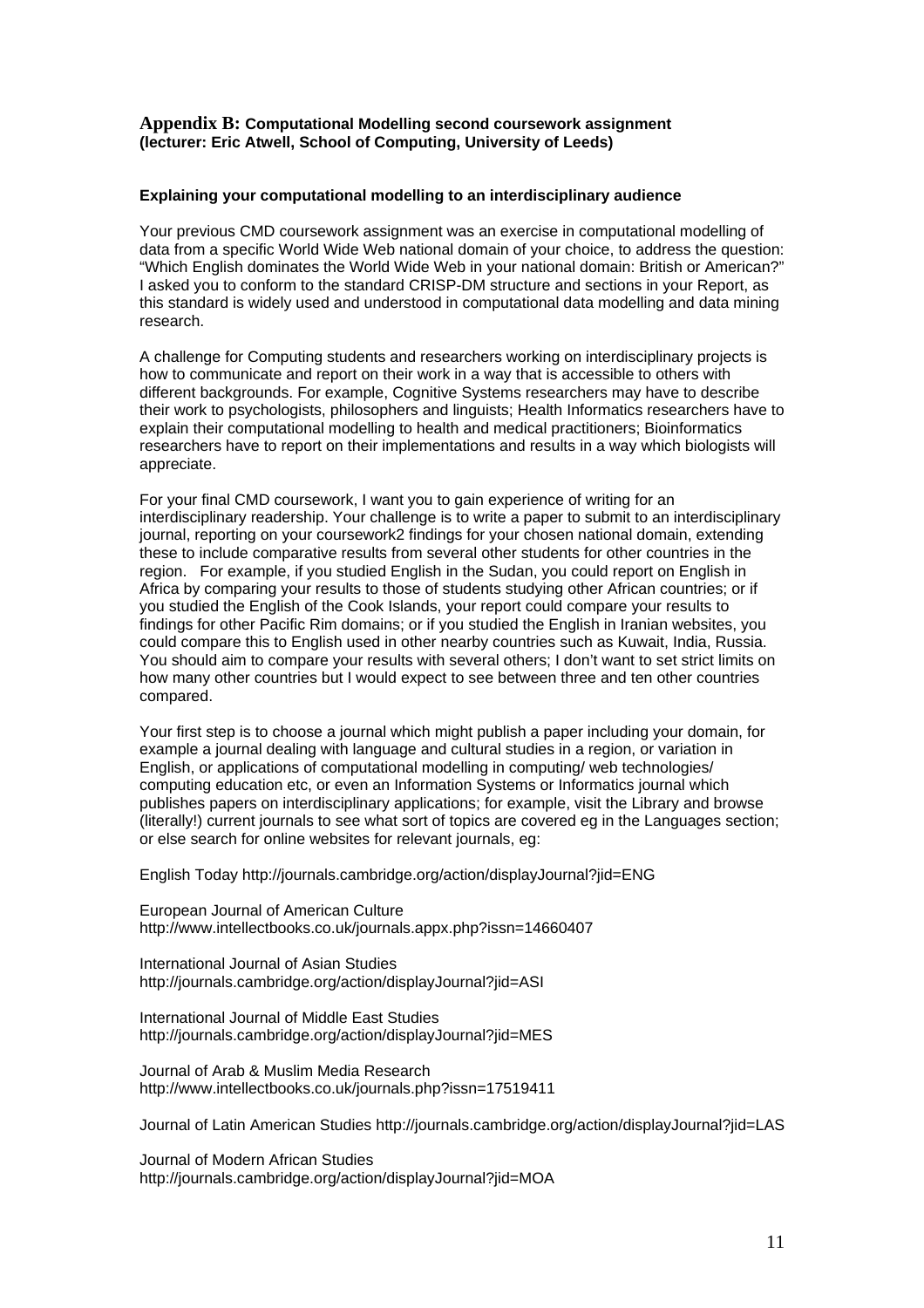Journal of Southeast Asian Studies http://journals.cambridge.org/action/displayJournal?jid=SEA

Nordic Journal of Linguistics http://journals.cambridge.org/action/displayJournal?jid=NJL

Studies in Second Language Acquisition http://journals.cambridge.org/action/displayJournal?jid=SLA

Language Variation and Change http://journals.cambridge.org/action/displayJournal?jid=LVC

English Language Teaching: ELT Journal http://eltj.oxfordjournals.org/

International Journal of Francophone Studies http://www.intellectbooks.co.uk/journals.appx.php?issn=13682679

International Journal of Lexicography http://ijl.oxfordjournals.org/

Iran Journal http://www.bips.ac.uk/journal.html

Journal of Applied Ontology http://www.applied-ontology.org/

Natural Language Engineering http://journals.cambridge.org/action/displayJournal?jid=NLE

The Computer Journal http://comjnl.oxfordjournals.org/

International Journal of Intercultural Information Management http://www.inderscience.com/browse/index.php

International Journal of Knowledge Management Studies http://www.inderscience.com/browse/index.php

International Journal of Internet Marketing and Advertising http://www.inderscience.com/browse/index.php

International Journal of Foresight and Innovation Policy http://www.inderscience.com/browse/index.php

I J of Web Based Communities http://www.inderscience.com/browse/index.php?journalID=50

I J of Web Engineering and Technology https://www.inderscience.com/browse/index.php?journalID=48

I J of Innovation & Regional Development http://www.inderscience.com/browse/index.php?journalCODE=ijird

I J of Business Intelligence and Data Mining http://www.inderscience.com/browse/index.php

I J of Information and Communication Technology http://www.inderscience.com/browse/index.php

I J of Teaching and Case Studies http://www.inderscience.com/browse/index.php?journalID=196

Having chosen an appropriate journal, you should study the guidance for authors, and revise and extend your previous coursework report to

(i) suit the readership and aims of the journal – you should aim to explain your survey to academics who may be experts in the domain but not in computational modelling;